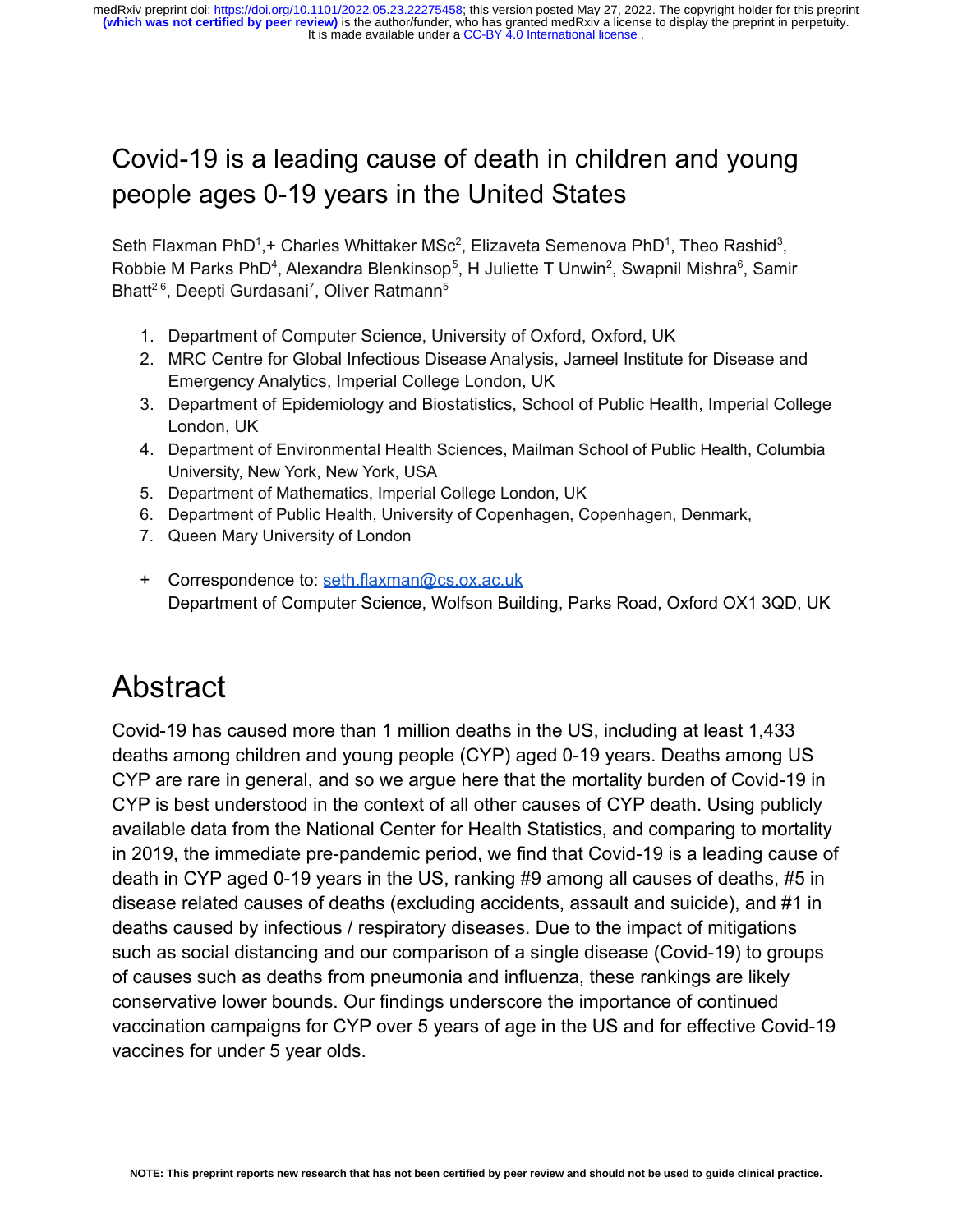# **Introduction**

As of May 2022, more than 1 million individuals have died of Covid-19 in the US. In children and young people (CYP) aged 0-19 years, data from the National Center for Health Statistics (NCHS)<sup>[1](https://paperpile.com/c/V3Pssy/XQRZ)</sup> indicate there were 1,433 deaths for which Covid-19 was the underlying cause of death (March 1, 2020-April 30, 2022). This is equivalent to 1.7 deaths per 100,000 population in this age group and an annualized rate of 0.8 per 100,000. The overall risk of death from Covid-19 in CYP is markedly reduced compared to other age groups in the US, e.g. 0.8 per 100,000 compared to a death rate of 89 per 100,000 population in 50-54 year olds. However, we argue here that in US CYP, deaths from all causes are rare (49.4 per 100,000 in 2019 for 0-19 year olds; 25.0 per 100,000 for 1-19 year olds), and so the mortality burden of Covid-19 is best understood by comparing it to other significant causes of CYP mortality from a recent pre-Covid-19 period.

### **Methods**

We obtained leading causes of death by age group in [2](https://paperpile.com/c/V3Pssy/BTNq)019 from CDC Wonder<sup>2</sup> and compared these to cumulative and annualized Covid-19 mortality spanning March 1, 2020-April 30, 2022. Cumulative mortality is a useful comparison as the first two years of the pandemic included significant non-pharmaceutical interventions which limited spread in the pre-Omicron period<sup>[3](https://paperpile.com/c/V3Pssy/V3S8)</sup>, while annualized mortality may represent a lower bound on the future burden in the absence of widespread vaccination in pediatric age groups. To determine pediatric death rates by cause of death, we used 2020 population size estimates by single year of age from the US Census Bureau<sup>[4](https://paperpile.com/c/V3Pssy/Mgbd)</sup>. We note that NCHS's leading causes of death group together many individual ICD codes, while Covid-19 deaths count only those for which a single ICD cause (U07.1) was the underlying cause of death; we are therefore comparing the direct effect of a *single* pathogen (SARS-CoV-2) to groupings of multiple diseases. Therefore, these rankings should be seen as conservative, especially in a situation of unmitigated spread.

### **Results**

Like many diseases, pediatric Covid-19 death rates follow a U-shape in the US (cumulative death rates, March 1, 2020-April 30, 2022, Figure 1). Cumulative Covid-19 death rates peaked in infants aged <1 year at 7.2 deaths per 100,000 population. The cumulative Covid-19 death rate was 1.6 per 100,000 in 1-year old children, below 1 per 100,000 in children aged 2-12, gradually increasing to 3.9 per 100,000 in 18-year olds.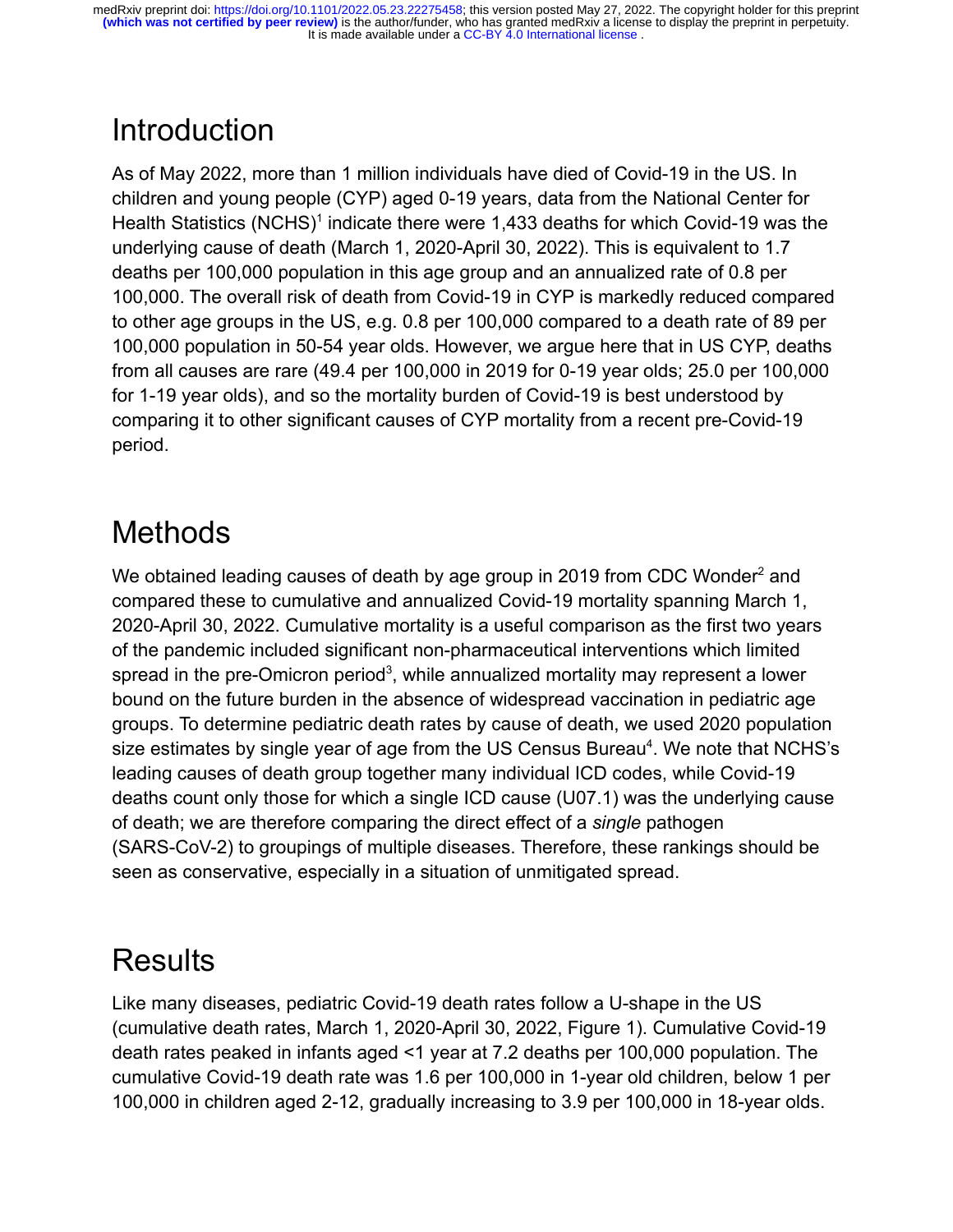Considering the marked, age-specific U-shape in pediatric Covid-19 death rates, we next compared the burden of Covid-19 to other causes of death in five age brackets: <1 year, [1](https://paperpile.com/c/V3Pssy/XQRZ)-4 years, 5-9, 10-14, and 15-19 years<sup>1</sup>. Overall, Covid-19 ranks as the #7 (cumulative) and #9 (annualized) pediatric cause of death in US CYP aged 0-19 (Supplementary Table S1). Rankings disaggregated by age group are shown in Table 1, demonstrating that Covid-19 ranks consistently in the top 10 causes of death in all of the pediatric age groups. Cumulative ranks are: #4 (<1 year old), #5 (1-4 year olds), #5 (5-9 year olds), #4 (10-14 year olds), and #4 (15-19 year olds). Annualized ranks are: #8 (<1 year old), #7 (1-4 year olds), #6 (5-9 year olds), #6 (10-14 year olds), and #5 (15-19 year olds).

The higher-ranking causes of pediatric deaths comprised perinatal conditions, congenital malformations or deformations, accidents, assault, diseases of the heart, malignant neoplasms, suicide, and influenza and pneumonia. Excluding causes of death unrelated to disease (accidents, assault and suicide), Covid-19 ranked as the #5 annualized cause of death in US CYP aged 0-19 (Supplementary Table S1). Considering infectious / respiratory diseases only, Covid-19 ranked as the #1 cause of death in US CYP aged 0-19 (Supplementary Table S2).



**Figure 1.** Covid-19 death rates in the US for children and young people, calculated using reports to NCHS of Covid-19 as an underlying cause of death (ICD code U07.1). Rates are calculated as Covid-19 deaths for the period March 1, 2020-April 30, 2022 per 100,000 population (2020 population estimates).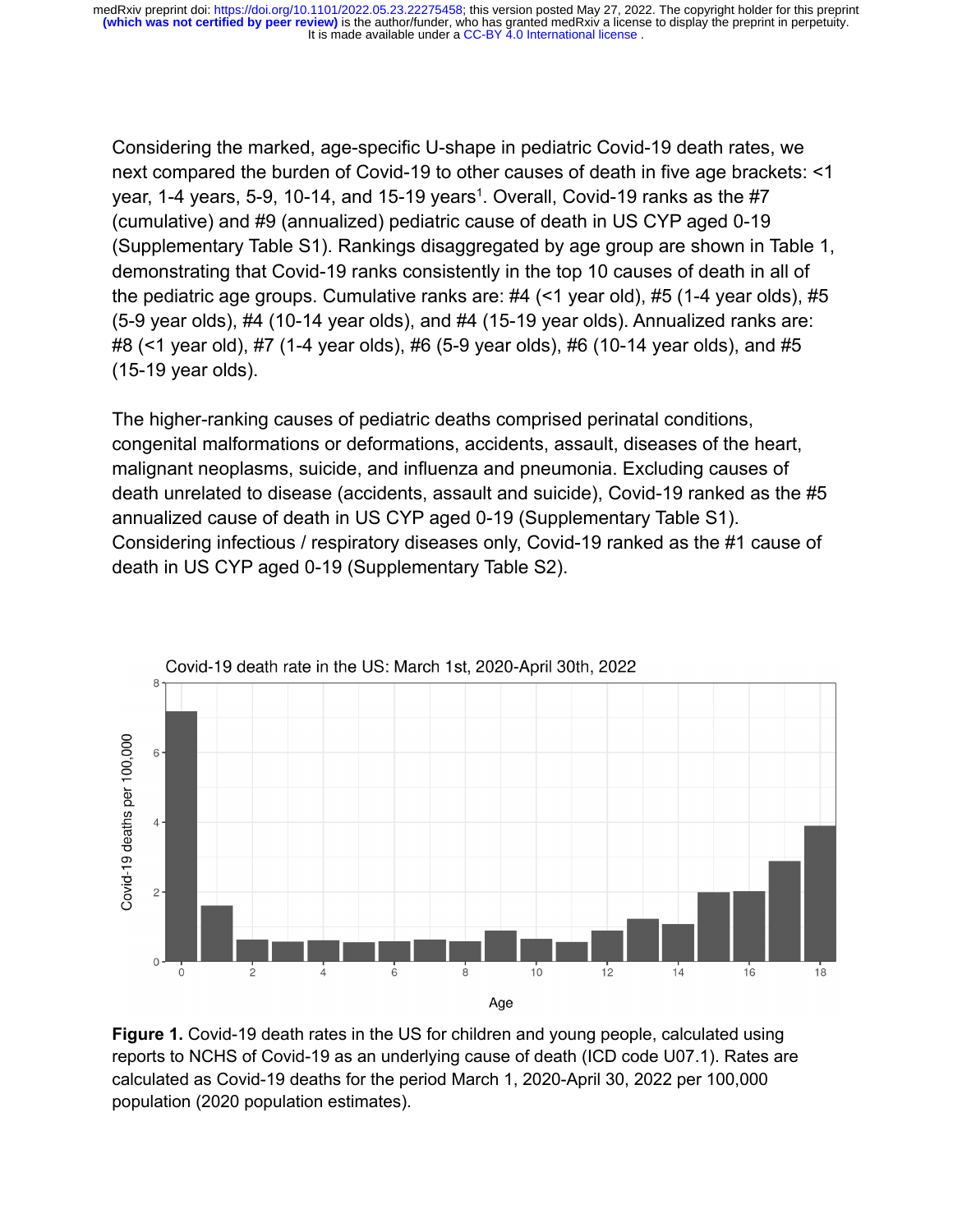### **Conclusion**

Early on in the Covid-19 pandemic, comparisons of Covid-19 disease severity between age groups were a vital tool for appropriately allocating limited resources and prioritizing vaccination campaigns. However, long-term public health planning and management needs to be informed by the leading causes of deaths within each age group. We have shown that Covid-19 was a leading cause of death in CYP aged 0-19 years in the US between March 2020 to April 2022, ranking #9 among all causes of deaths, #5 in disease related causes of deaths (excluding accidents, assault and suicide), and #1 in deaths caused by infectious / respiratory diseases. These findings need to be considered in the context of several limitations. Analyses of excess deaths have suggested under-reporting bias in Covid-19 deaths<sup>[5](https://paperpile.com/c/V3Pssy/iloU)</sup>. The criteria for determining Covid-19 deaths also vary across the US. Finally, some of the cause of death categories vary in specificity, for example, the category of deaths from "influenza and pneumonia" combines a variety of causes, to which SARS-CoV-2 would be a contributing factor<sup>[6](https://paperpile.com/c/V3Pssy/HnCz)</sup>. Relatedly, we only consider Covid-19 as an underlying (and not contributing) cause of death, but Covid-19 amplifies the severe impacts of other diseases. It is thus likely that the burden of Covid-19 has been larger in CYP aged 0-19 than our analyses suggest.

In summary, we find that Covid-19 is now a leading cause of death for CYP aged 0-19 in the US. A future variant capable of displacing Omicron will, by definition, have a growth advantage over Omicron, and there is no guarantee that its intrinsic severity will be reduced<sup>[7](https://paperpile.com/c/V3Pssy/FVGc)</sup>. Our findings underscore the importance of continued vaccination campaigns for children  $\geq$ 5 years in the US<sup>[8](https://paperpile.com/c/V3Pssy/Gm7fX)</sup> and for effective Covid-19 vaccines for under 5 year olds.

| Table 1(a)<br>Age: < 1 year                                                        |                                    |               |      |
|------------------------------------------------------------------------------------|------------------------------------|---------------|------|
| <b>Leading Causes of Death</b>                                                     | <b>Crude Rate (per</b><br>100,000) | <b>Deaths</b> | Rank |
| #Certain conditions originating in the perinatal period<br>(P00-P96)               | 272.1                              | 10294         | 1    |
| #Congenital malformations, deformations and chromosomal<br>abnormalities (Q00-Q99) | 113.7                              | 4301          | 2    |
| #Accidents (unintentional injuries) (V01-X59, Y85-Y86)                             | 33.5                               | 1266          | 3    |
| Covid-19 (cumulative)                                                              | 7.2                                | 269           | 4    |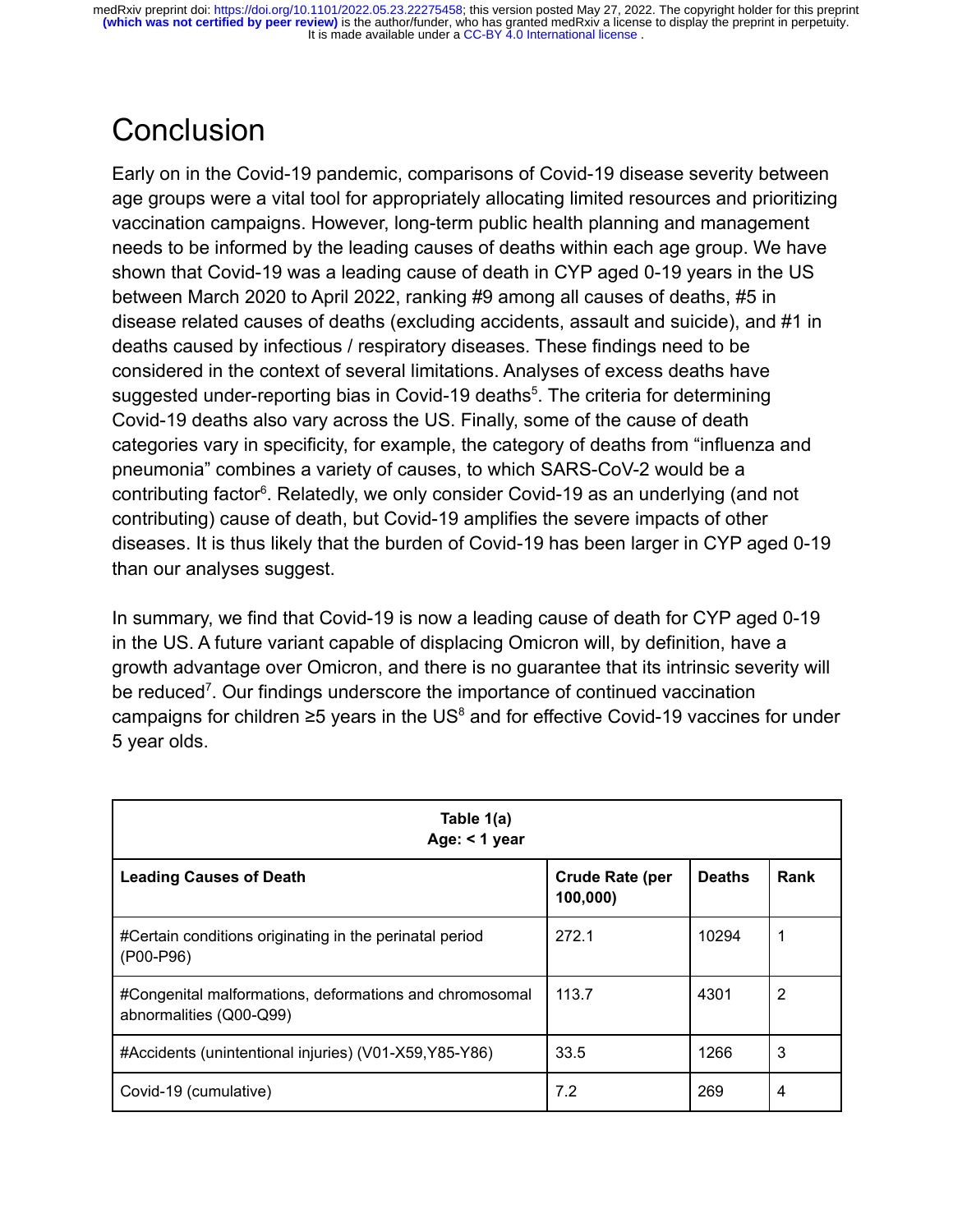It is made available under a CC-BY 4.0 International license. medRxiv preprint doi: [https://doi.org/10.1101/2022.05.23.22275458;](https://doi.org/10.1101/2022.05.23.22275458) this version posted May 27, 2022. The copyright holder for this preprint<br>(which was not certified by peer review) is the author/funder, who has granted med

| #Diseases of heart (100-109,111,113,120-151)    | 7.1 | 268 | 5  |
|-------------------------------------------------|-----|-----|----|
| #Assault (homicide) (*U01-*U02, X85-Y09, Y87.1) |     | 263 | 6  |
| #Influenza and pneumonia (J09-J18)              | 4.1 | 156 |    |
| #Septicemia (A40-A41)                           | 3.5 | 133 | 8  |
| Covid-19 (annualized)                           | 3.3 | 124 | 9  |
| #Cerebrovascular diseases (160-169)             | 2.7 | 102 | 10 |

| Table 1(b)<br>Age: 1-4 year olds                                                                 |                                    |               |                |
|--------------------------------------------------------------------------------------------------|------------------------------------|---------------|----------------|
| <b>Leading Causes of Death</b>                                                                   | <b>Crude Rate (per</b><br>100,000) | <b>Deaths</b> | Rank           |
| #Accidents (unintentional injuries) (V01-X59, Y85-Y86)                                           | 7.3                                | 1149          | $\mathbf 1$    |
| #Congenital malformations, deformations and chromosomal<br>abnormalities (Q00-Q99)               | 2.6                                | 416           | $\overline{2}$ |
| #Malignant neoplasms (C00-C97)                                                                   | 1.8                                | 285           | 3              |
| #Assault (homicide) (*U01-*U02,X85-Y09,Y87.1)                                                    | 1.8                                | 284           | 3              |
| Covid-19 (cumulative)                                                                            | 0.9                                | 134           | 5              |
| #Diseases of heart (100-109,111,113,120-151)                                                     | 0.8                                | 133           | 6              |
| #Influenza and pneumonia (J09-J18)                                                               | 0.8                                | 122           | 6              |
| Covid-19 (annualized)                                                                            | 0.4                                | 62            | 8              |
| #Certain conditions originating in the perinatal period<br>(P00-P96)                             | 0.4                                | 57            | 8              |
| #Septicemia (A40-A41)                                                                            | 0.3                                | 53            | 10             |
| #Cerebrovascular diseases (I60-I69)                                                              | 0.3                                | 52            | 10             |
| #In situ neoplasms, benign neoplasms and neoplasms of<br>uncertain or unknown behavior (D00-D48) | 0.3                                | 49            | 10             |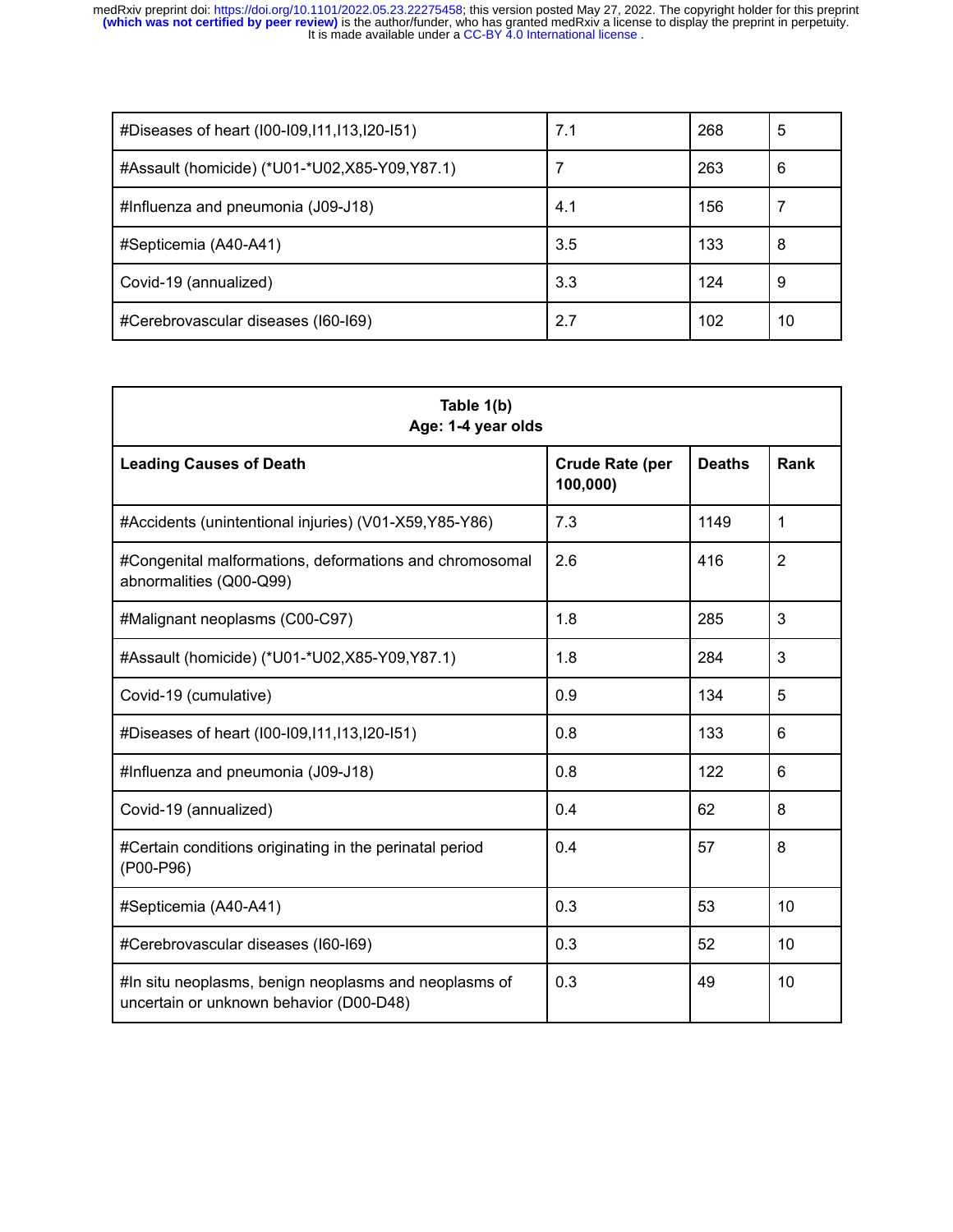It is made available under a CC-BY 4.0 International license. medRxiv preprint doi: [https://doi.org/10.1101/2022.05.23.22275458;](https://doi.org/10.1101/2022.05.23.22275458) this version posted May 27, 2022. The copyright holder for this preprint<br>(which was not certified by peer review) is the author/funder, who has granted med

| Table 1(c)<br>Age: 5-9 year olds                                                   |                                    |               |                |
|------------------------------------------------------------------------------------|------------------------------------|---------------|----------------|
| <b>Leading Causes of Death</b>                                                     | <b>Crude Rate (per</b><br>100,000) | <b>Deaths</b> | Rank           |
| #Accidents (unintentional injuries) (V01-X59, Y85-Y86)                             | 3.5                                | 714           | 1              |
| #Malignant neoplasms (C00-C97)                                                     | 1.8                                | 371           | $\overline{2}$ |
| #Congenital malformations, deformations and chromosomal<br>abnormalities (Q00-Q99) | 0.9                                | 192           | 3              |
| #Assault (homicide) (*U01-*U02,X85-Y09,Y87.1)                                      | 0.8                                | 155           | 4              |
| Covid-19 (cumulative)                                                              | 0.7                                | 134           | 5              |
| #Diseases of heart (100-109,111,113,120-151)                                       | 0.4                                | 91            | 6              |
| #Chronic lower respiratory diseases (J40-J47)                                      | 0.3                                | 69            | $\overline{7}$ |
| Covid-19 (annualized)                                                              | 0.3                                | 62            | $\overline{7}$ |
| #Influenza and pneumonia (J09-J18)                                                 | 0.3                                | 52            | $\overline{7}$ |
| #Cerebrovascular diseases (I60-I69)                                                | 0.2                                | 37            | 10             |
| #Septicemia (A40-A41)                                                              | 0.2                                | 36            | 10             |

| Table 1(d)<br>Age: 10-14 year olds                                                 |                                    |               |      |
|------------------------------------------------------------------------------------|------------------------------------|---------------|------|
| <b>Leading Causes of Death</b>                                                     | <b>Crude Rate (per</b><br>100,000) | <b>Deaths</b> | Rank |
| #Accidents (unintentional injuries) (V01-X59, Y85-Y86)                             | 3.7                                | 778           |      |
| #Intentional self-harm (suicide) (*U03,X60-X84,Y87.0)                              | 2.6                                | 534           | 2    |
| #Malignant neoplasms (C00-C97)                                                     | 1.9                                | 404           | 3    |
| Covid-19 (cumulative)                                                              | 0.9                                | 195           | 4    |
| #Assault (homicide) (*U01-*U02,X85-Y09,Y87.1)                                      | 0.9                                | 191           | 4    |
| #Congenital malformations, deformations and chromosomal<br>abnormalities (Q00-Q99) | 0.9                                | 189           | 4    |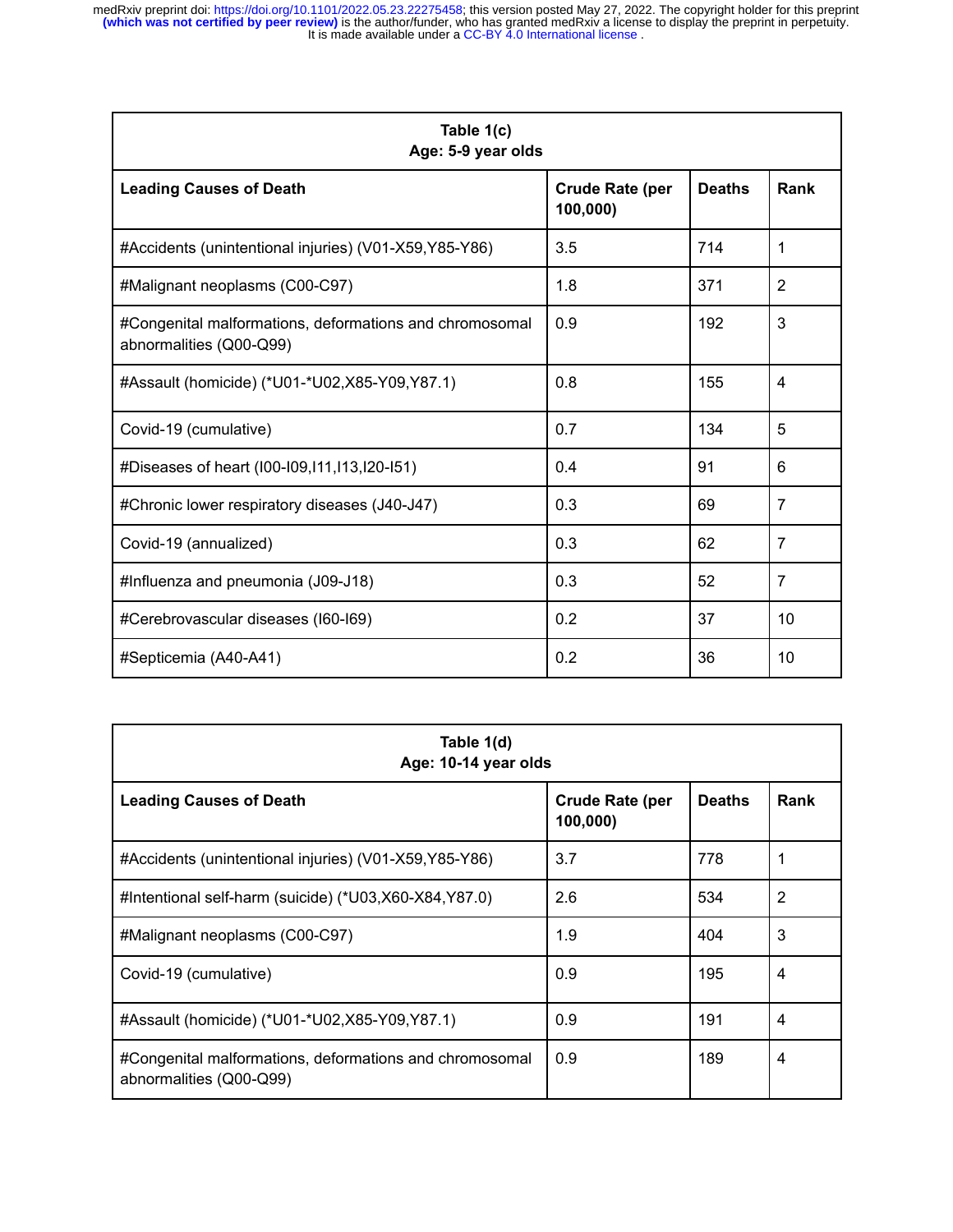It is made available under a CC-BY 4.0 International license. medRxiv preprint doi: [https://doi.org/10.1101/2022.05.23.22275458;](https://doi.org/10.1101/2022.05.23.22275458) this version posted May 27, 2022. The copyright holder for this preprint<br>(which was not certified by peer review) is the author/funder, who has granted med

| Covid-19 (annualized)                         | 0.4 | 90  |    |
|-----------------------------------------------|-----|-----|----|
| #Diseases of heart (100-109,111,113,120-151)  | 0.4 | -87 |    |
| #Chronic lower respiratory diseases (J40-J47) | 0.4 | -81 |    |
| #Influenza and pneumonia (J09-J18)            | 0.3 |     | 10 |

| Table 1(e)<br>Age: 15-19 year olds                                                 |                                    |               |                |
|------------------------------------------------------------------------------------|------------------------------------|---------------|----------------|
| <b>Leading Causes of Death</b>                                                     | <b>Crude Rate (per</b><br>100,000) | <b>Deaths</b> | Rank           |
| #Accidents (unintentional injuries) (V01-X59, Y85-Y86)                             | 16.8                               | 3537          | 1              |
| #Intentional self-harm (suicide) (*U03,X60-X84,Y87.0)                              | 10.5                               | 2210          | $\overline{2}$ |
| #Assault (homicide) (*U01-*U02,X85-Y09,Y87.1)                                      | 8.9                                | 1877          | 3              |
| Covid-19 (cumulative)                                                              | 3.2                                | 701           | 4              |
| #Malignant neoplasms (C00-C97)                                                     | 2.8                                | 589           | 5              |
| Covid-19 (annualized)                                                              | 1.5                                | 324           | 6              |
| #Diseases of heart (I00-I09, 111, 113, 120-151)                                    | 1.4                                | 288           | $\overline{7}$ |
| #Congenital malformations, deformations and chromosomal<br>abnormalities (Q00-Q99) | 0.9                                | 188           | 8              |
| #Influenza and pneumonia (J09-J18)                                                 | 0.3                                | 71            | 9              |
| #Chronic lower respiratory diseases (J40-J47)                                      | 0.3                                | 60            | 9              |
| #Diabetes mellitus (E10-E14)                                                       | 0.3                                | 59            | 9              |

**Table 1.** Leading causes of death for children and young people aged 0-19 years in 2019 in the US ranked, compared to Covid-19 deaths either as the cumulative total incidence of Covid-19 deaths for March 1, 2020-April 30, 2022 or as annualized figures. Deaths, crude rates per 100,000, and ranks are shown for ages < 1 year (a), 1-4 years (b), 5-9 years (c), 10-14 years (d), 15-19 years (e). In all cases, Covid-19 is a leading cause of death.